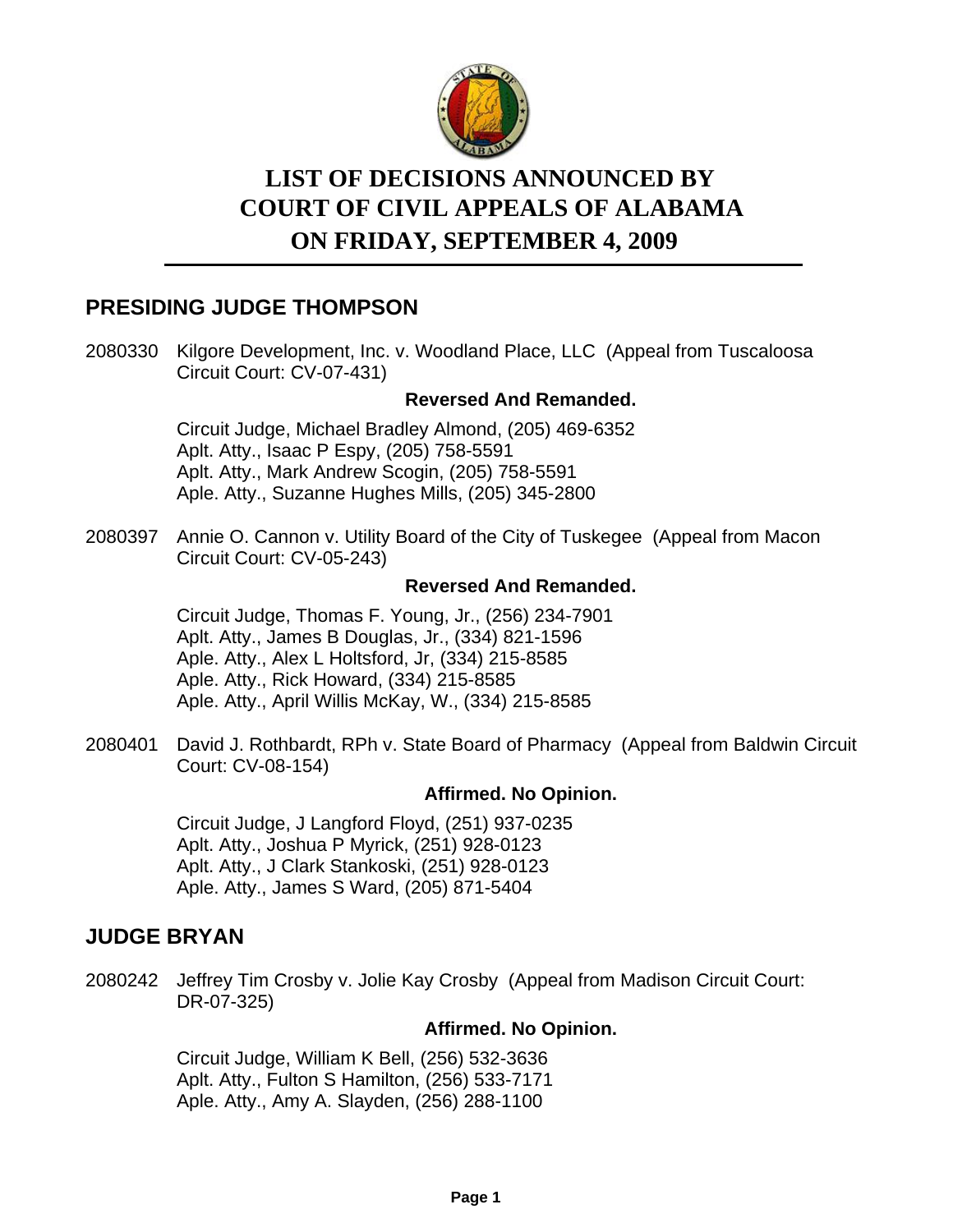2080286 Richard Presley and Joy Presley v. B.I.C. Construction, Inc., Brandon Grant, and Michael Roberts (Appeal from Jefferson Circuit Court: CV-07-3137)

#### **Affirmed.**

Circuit Judge, Helen Shores Lee, (205) 325-5635 Aplt. Atty., Douglas Hugh Bryant, (205) 639-5300 Aplt. Atty., John F Whitaker, (205) 639-5300 Aple. Atty., A Joe Peddy, (205) 251-5885 Aple. Atty., Robert B Stewart, (205) 251-5885

2080309 Waller Construction, LLC v. Vicky Simmons and Tony Simmons (Appeal from Coffee Circuit Court: CV-08-19)

#### **Affirmed. No Opinion.**

Circuit Judge, Jeffrey W. Kelley, (334) 347-4785 Aplt. Atty., J. E. Sawyer, Jr, (334) 347-6447 Aple. Atty., R. Rainer Cotter, III, (334) 347-2626

2080563 KLW Enterprises, Inc. v. West Alabama Commercial Industries, Inc. (Appeal from Tuscaloosa Circuit Court: CV-08-900581)

#### **Affirmed.**

Circuit Judge, W Scott Donaldson, (205) 349-3870 Aplt. Atty., Cynthia Lee Almond, (205) 345-8643 Aple. Atty., Jeffrey C. Smith, (205) 344-5000 Aple. Atty., Katie B Thompson, (205) 344-5000

2080611 Wayne Gatlin v. Marvin Joiner et al. (Appeal from Lauderdale Circuit Court: CV-02-503)

#### **Reversed And Remanded.**

Circuit Judge, Ned Michael Suttle, (256) 760-5820 Aplt. Atty., M Scott Harwell, (205) 980-1445 Aple. Atty., Debra H Coble, (256) 764-7142 Aple. Atty., Frank B. Potts, (256) 764-7142

# **JUDGE THOMAS**

2071208 Goodyear Tire and Rubber Company, Inc. v. Bobby Long (Appeal from Etowah Circuit Court: CV-07-225)

#### **Affirmed.**

Circuit Judge, Anthony Clark Hall, (256) 547-9992 Aplt. Atty., Joseph H. Driver, (205) 822-2006 Aple. Atty., Donald R Rhea, (256) 547-6801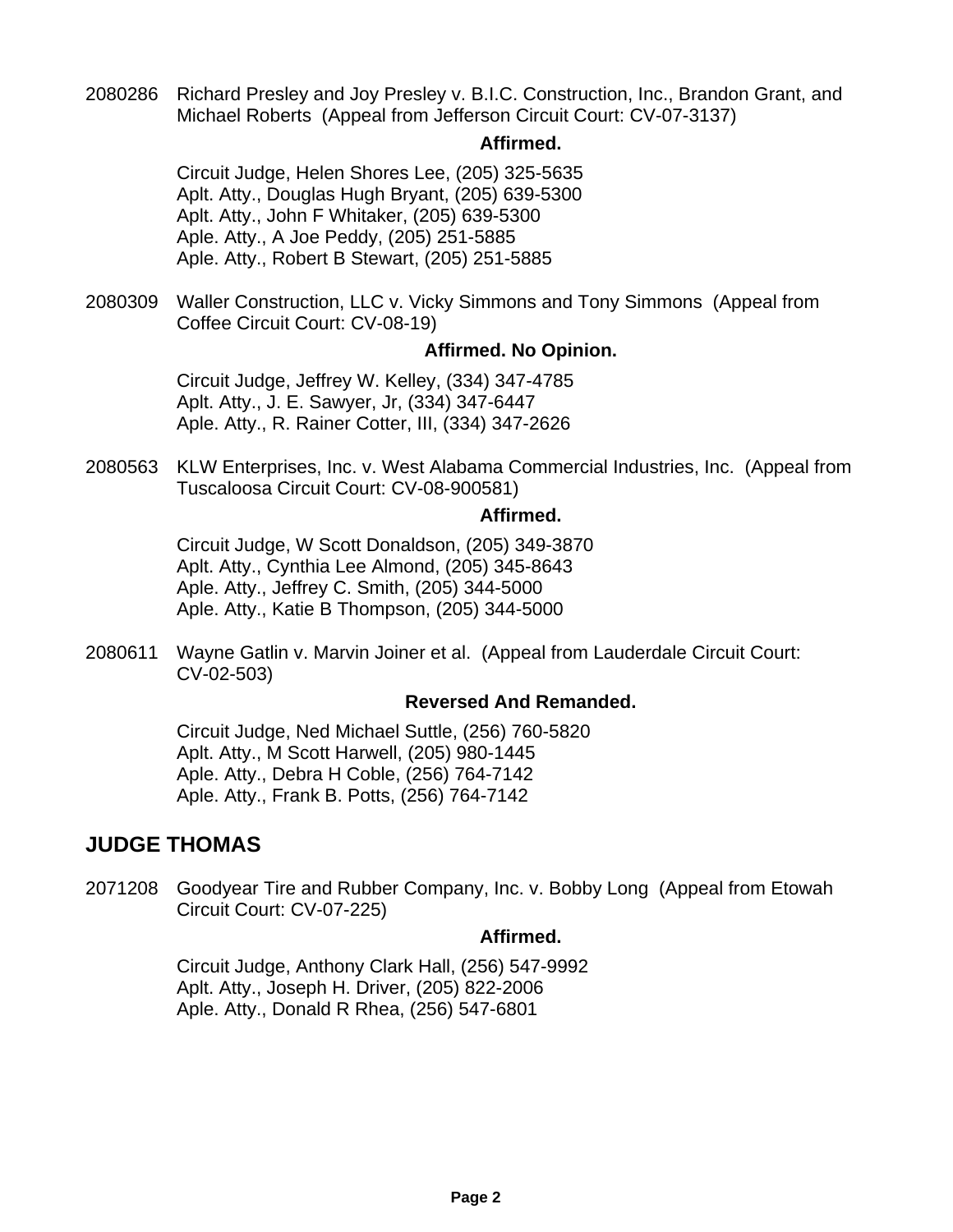# **JUDGE MOORE**

2080281 Wehadkee Yarn Mills v. Deborah Harris (Appeal from Talladega Circuit Court: CV-07-182)

#### **Reversed And Remanded With Instructions.**

District Judge, George C Simpson, (256) 354-7633 Aplt. Atty., John C Webb, V, (205) 967-8822 Aple. Atty., Donald W. Lang, (256) 249-0394

2080340 Derotus Q. Nash and Allen K. Russell v. State of Alabama (Appeal from Morgan Circuit Court: CV-07-123)

#### **Affirmed. No Opinion.**

Circuit Judge, Steven E Haddock, (256) 351-4750 Aplt. Atty., Denise M. Learned, (256) .74-7.3477 Aplt. Atty., C Michael Seibert, (256) 340-7277 Aple. Atty., Stacy W Adams, (256) 351-4610 Aple. Atty., Yvonne A.H. Saxon, (334) 242-7376

# **PER CURIAM**

2080274 Helen Myers v. R.A.W. Construction, LLC (Appeal from Mobile Circuit Court: CV-06-3038)

#### **Affirmed. No Opinion.**

Circuit Judge, Joseph S Johnston, (251) 574-8685 Aplt. Atty., Henry Harris Caddell, (251) 478-8880 Aplt. Atty., Herndon NMN Inge, III, (251) 432-1444 Aple. Atty., Stewart L Howard, (251) 431-9364

### **ON REHEARING**

2070959 Arthur Haynes v. Ron Coleman (Appeal from Mobile Circuit Court: CV-07-900949)

#### **Application for Rehearing Overruled**

Circuit Judge, Joseph S Johnston, (251) 574-8685 Aplt. Atty., Marcus E. McCrory, (251) 433-0730 Aple. Atty., Mark S. Boardman, (205) 678-8000 Aple. Atty., Dana J Bolden Hill, (205) 678-8000

2080103 Ophelia Quiroz, Salvadore Quiroz, and Morris Johnson v. Judith Gatgens, Progressive Specialty Insurance Company (Appeal from Etowah Circuit Court: CV-05-1122)

#### **Application for Rehearing Overruled**

Circuit Judge, David A. Kimberley, (256) 439-6011 Aplt. Atty., Myron K. Allenstein, (256) 546-6314 Aplt. Atty., Rose Marie Allenstein, (256) 546-6314 Aple. Atty., George P Ford, (256) 546-5432 Aple. Atty., Paul A Miller, (205) 326-0000